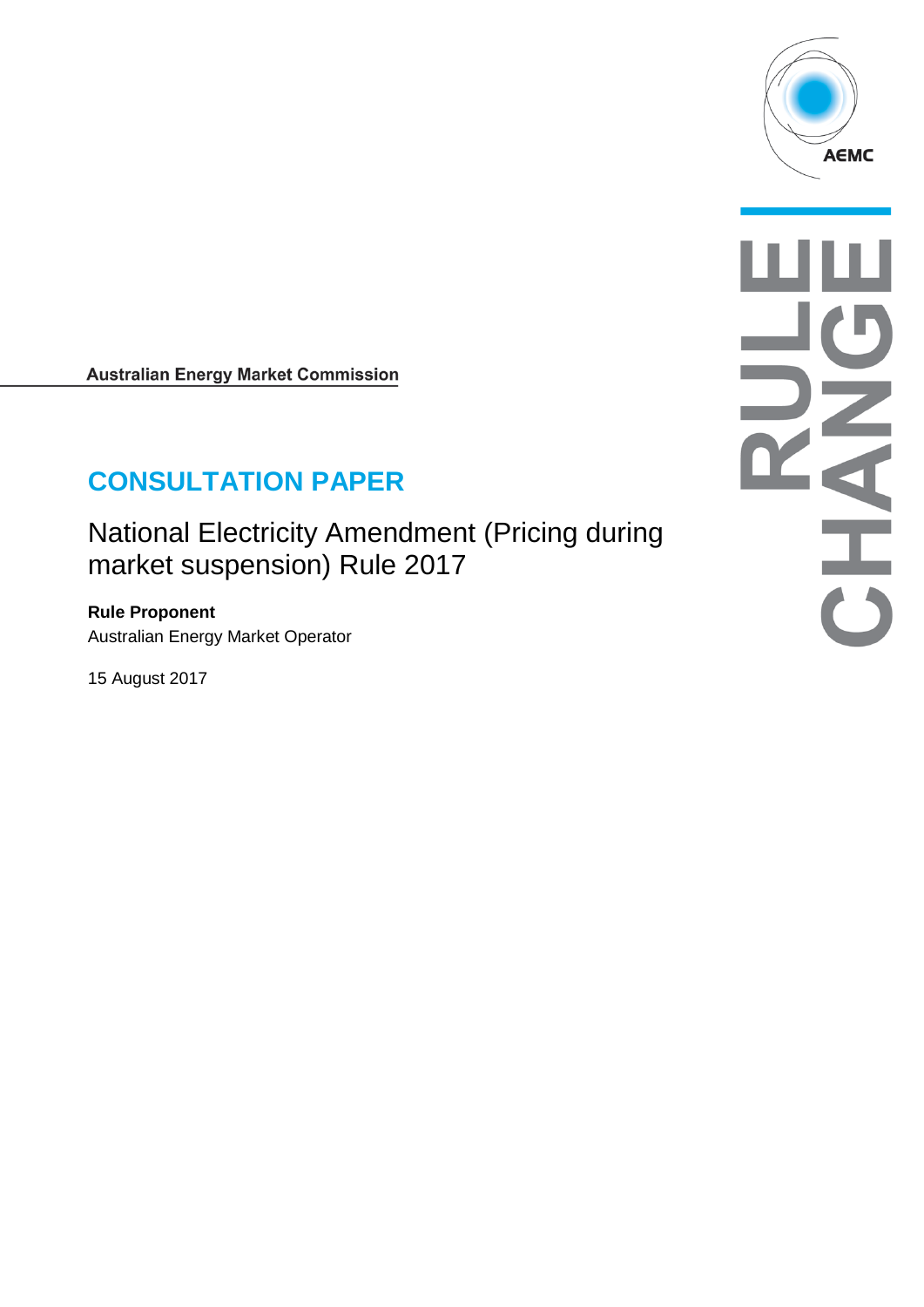#### **Inquiries**

Australian Energy Market Commission PO Box A2449 Sydney South NSW 1235

**E**: aemc@aemc.gov.au **T**: (02) 8296 7800 **F**: (02) 8296 7899

Reference: ERC0224

#### **Citation**

AEMC 2017, Pricing during market suspension, Consultation Paper, 15 August 2017, Sydney

#### **About the AEMC**

The AEMC reports to the Council of Australian Governments (COAG) through the COAG Energy Council. We have two functions. We make and amend the national electricity, gas and energy retail rules and conduct independent reviews for the COAG Energy Council.

This work is copyright. The Copyright Act 1968 permits fair dealing for study, research, news reporting, criticism and review. Selected passages, tables or diagrams may be reproduced for such purposes provided acknowledgement of the source is included.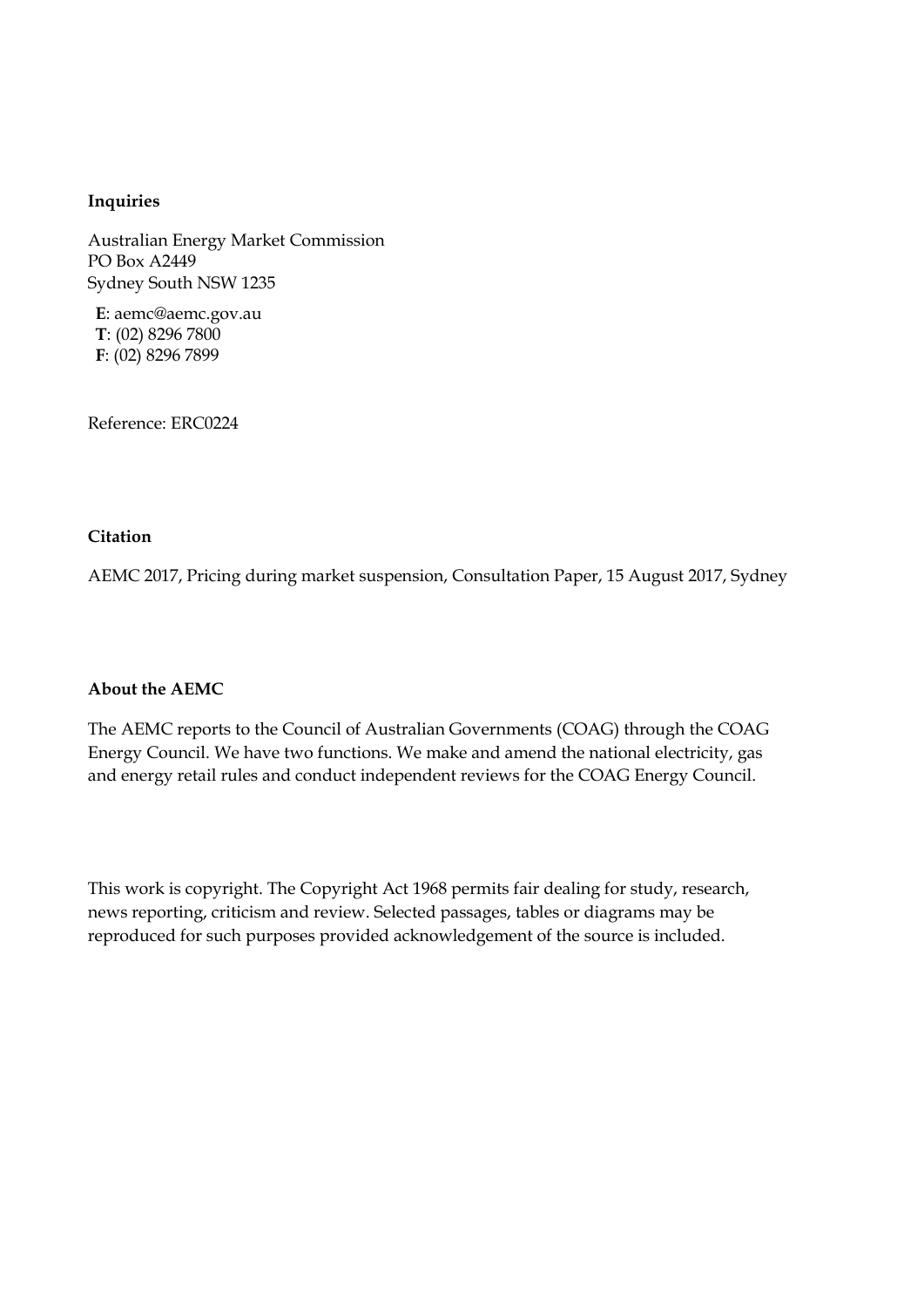## **Contents**

| $\mathbf{1}$            |     |                                                                     |  |
|-------------------------|-----|---------------------------------------------------------------------|--|
|                         | 1.1 |                                                                     |  |
|                         | 1.2 |                                                                     |  |
|                         | 1.3 |                                                                     |  |
|                         | 1.4 |                                                                     |  |
| $\overline{2}$          |     |                                                                     |  |
|                         | 2.1 |                                                                     |  |
|                         | 2.2 |                                                                     |  |
|                         | 2.3 |                                                                     |  |
|                         | 2.4 |                                                                     |  |
| 3                       |     |                                                                     |  |
|                         | 3.1 |                                                                     |  |
|                         | 3.2 |                                                                     |  |
| $\overline{\mathbf{4}}$ |     |                                                                     |  |
|                         | 4.1 | Lodging a request not to make a rule under an expedited process  14 |  |
|                         | 4.2 |                                                                     |  |
|                         | 4.3 |                                                                     |  |
|                         | 4.4 |                                                                     |  |
|                         |     |                                                                     |  |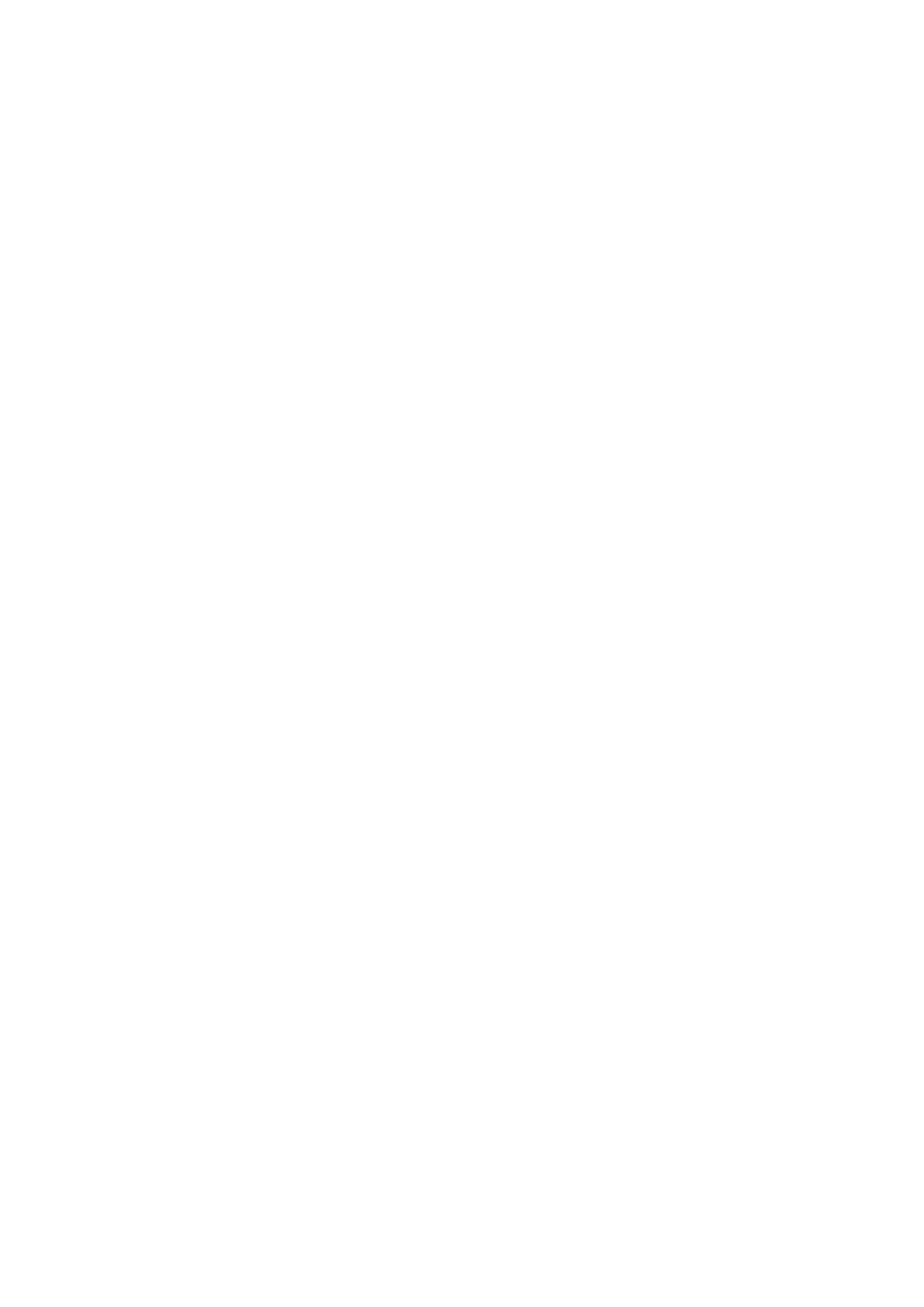## <span id="page-4-0"></span>**1 Introduction**

On 25 July 2017, the Australian Energy Market Operator (AEMO) submitted a rule change request to the Australian Energy Market Commission (AEMC or Commission) in relation to pricing during periods of market suspension.<sup>[1](#page-4-2)</sup>

This rule change request is being treated by the Commission as urgent under section 96 of the National Electricity Law (NEL) and is therefore subject to the expedited rule making process.[2](#page-4-3)

This consultation paper has been prepared to facilitate public consultation on the rule change request and to seek stakeholder submissions.

#### <span id="page-4-1"></span>**1.1 Background**

-

On 23 March 2017, AEMO published its final incident report into the South Australian (SA) state-wide power outage (referred to as the 'Black System event') that occurred on Wednesday 28 September 2016.[3](#page-4-4)

As part of its investigations into the Black System event and subsequent period of market suspension, AEMO identified a number of issues with the framework for market suspension set out in the National Electricity Rules (NER or Rules).[4](#page-4-5) The final incident report included a number of recommendations in relation to this framework, including that AEMO review market processes and systems, in collaboration with registered participants, to identify improvements and any associated NER or procedure changes necessary to implement those improvements.[5](#page-4-6)

AEMO subsequently established a Market Suspension Technical Working Group (MSTWG) to discuss and develop changes to the market suspension framework, including rule changes where appropriate.<sup>[6](#page-4-7)</sup> This rule change request was informed by those discussions.

<span id="page-4-2"></span><sup>1</sup> The rule change request and supplementary information is available on the AEMC website: [www.aemc.gov.au.](http://www.aemc.gov.au/) 

<span id="page-4-3"></span><sup>2</sup> See section 3.1 of this consultation paper for more information on the treatment of this rule change request as urgent.

<span id="page-4-4"></span><sup>3</sup> AEMO, Black System South Australia 28 September 2016, March 2017 is available at [www.aemo.com.au.](http://www.aemo.com.au/)

<span id="page-4-5"></span><sup>&</sup>lt;sup>4</sup> The arrangements for market suspension are set out under clauses 3.14.3 (Conditions for suspension of the spot market), 3.14.4 (Declaration of market suspension) and 3.14.5 (Pricing during market suspension) of the NER.

<span id="page-4-6"></span><sup>5</sup> See recommendation 17 of AEMO's final incident report. Two other recommendations in relation to market suspension were also made. These recommendations (15 and 16) are also described in AEMO's final incident report. See [www.aemo.com.au.](http://www.aemo.com.au/) 

<span id="page-4-7"></span><sup>6</sup> The MSTWG comprised representatives from industry and the market bodies and met on four occasions between April and June 2017. Minutes of the MSTWG meetings were provided with the rule change request.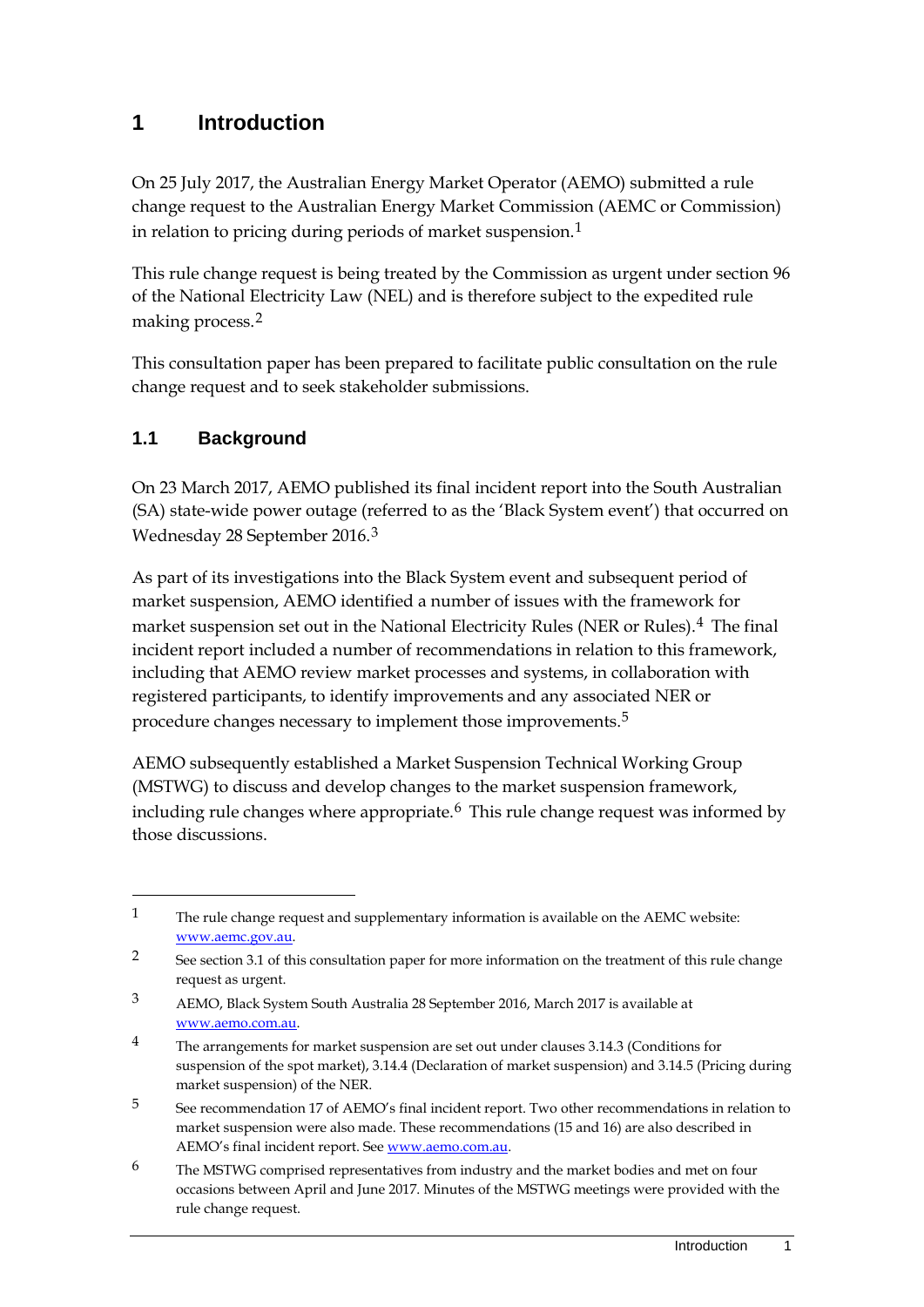On 25 July 2017, AEMO also submitted a rule change request to the AEMC relating to participant compensation following market suspension. The Participant compensation following market suspension rule change request was also informed by discussions at the MSTWG. Information on this rule change request can be found on the AEMC website<sup>[7](#page-5-0)</sup>

#### **Market suspension**

Market suspension in the National Electricity Market (NEM) is rare, having occurred twice since commencement of the NEM in 199[8](#page-5-1).<sup>8</sup>

The framework for market suspension incorporates a number of key components, as illustrated in Figure 1.1.

| <b>Declaration of</b><br>market<br>suspension                                                                                                                                                                                                                                                                                                    | <b>Suspension</b><br>pricing                                                                                                                                                                                                                                                                                                                           | Inter-regional<br>price scaling                                                                                                                                                                                                                                                                                                                                                                                                                                         | <b>Dispatch</b><br>mechanism                                                                                                                                                                                                                                                                                                                                                                                                   | <b>Participant</b><br>compensation                                                                                                                                                                       |
|--------------------------------------------------------------------------------------------------------------------------------------------------------------------------------------------------------------------------------------------------------------------------------------------------------------------------------------------------|--------------------------------------------------------------------------------------------------------------------------------------------------------------------------------------------------------------------------------------------------------------------------------------------------------------------------------------------------------|-------------------------------------------------------------------------------------------------------------------------------------------------------------------------------------------------------------------------------------------------------------------------------------------------------------------------------------------------------------------------------------------------------------------------------------------------------------------------|--------------------------------------------------------------------------------------------------------------------------------------------------------------------------------------------------------------------------------------------------------------------------------------------------------------------------------------------------------------------------------------------------------------------------------|----------------------------------------------------------------------------------------------------------------------------------------------------------------------------------------------------------|
| AEMO may suspend<br>the market if at least<br>one of three criteria<br>applies:<br>a. a black system<br>event has<br>occurred<br>b. it is directed to<br>do so by a<br>jurisdiction under<br>a state of<br>emergency<br>c. it assesses that<br>the market is<br>inoperable due to<br>IT failures or<br>following a power<br>system<br>emergency. | AEMO has four<br>options:<br>a. normal dispatch<br>pricing<br>b. neighbouring-<br>region pricing<br>c. pre-dispatch<br>pricing<br>d. market<br>suspension<br>pricing schedule<br>The options are<br>sequential i.e. once<br>one option is no<br>longer available,<br>AEMO must use the<br>next option and<br>cannot go back to<br>the previous option. | Price scaling occurs<br>when a regional<br>price is overridden,<br>e.g. when the price<br>is capped, floored or<br>suspended.<br>AEMO must<br>manually revise (i.e.<br>scale down) spot<br>prices in adjacent<br>regions if there is an<br>"actual flow" via an<br>I/C towards the<br>suspended region.<br>Spot prices for any<br>flow from an<br>adjacent region<br>cannot be more than<br>prices in the<br>suspended region<br>divided by the<br>average loss factor. | If normal dispatch<br>cannot occur and<br>the pre-dispatch<br>schedule is not<br>current, AEMO will<br>issue dispatch<br>instructions to<br>participants.<br>There are currently<br>no detailed<br>procedures on how<br>to operate the power<br>system under<br>extended periods of<br>market suspension.<br>AEMO developed<br>an operational<br>strategy for<br>generator dispatch<br>during the Black<br>System Event in SA. | Participants are not<br>entitled to<br>compensation under<br>market suspension<br>pricing.<br>They may be<br>entitled to<br>compensation if<br>directed by AEMO<br>for power system<br>security reasons. |

#### **Figure 1.1 Key components of the market suspension framework**

This rule change request relates specifically to the arrangements for suspension pricing, including inter-regional price scaling, as set out in clause 3.14.5 of the NER.

Further detailed information on the framework for market suspension can be found in the following documents prepared by AEMO:

<span id="page-5-0"></span><sup>7</sup> See [www.aemc.gov.au/Rule-Changes/Participant-compensation-following-market-suspensi.](http://www.aemc.gov.au/Rule-Changes/Participant-compensation-following-market-suspensi) This rule change request will proceed through the standard (as opposed to expedited) rule-making process.

<span id="page-5-1"></span><sup>8</sup> The first market suspension was declared on 8 April 2001 following an IT system failure. All regions of the NEM were suspended for a two hour period commencing at 23:30. The second market suspension was declared on 28 September 2016 following a Black System event and subsequent Ministerial Direction. The South Australian region was suspended from 16:30 on 28 September to 22:30 on 11 October 2016.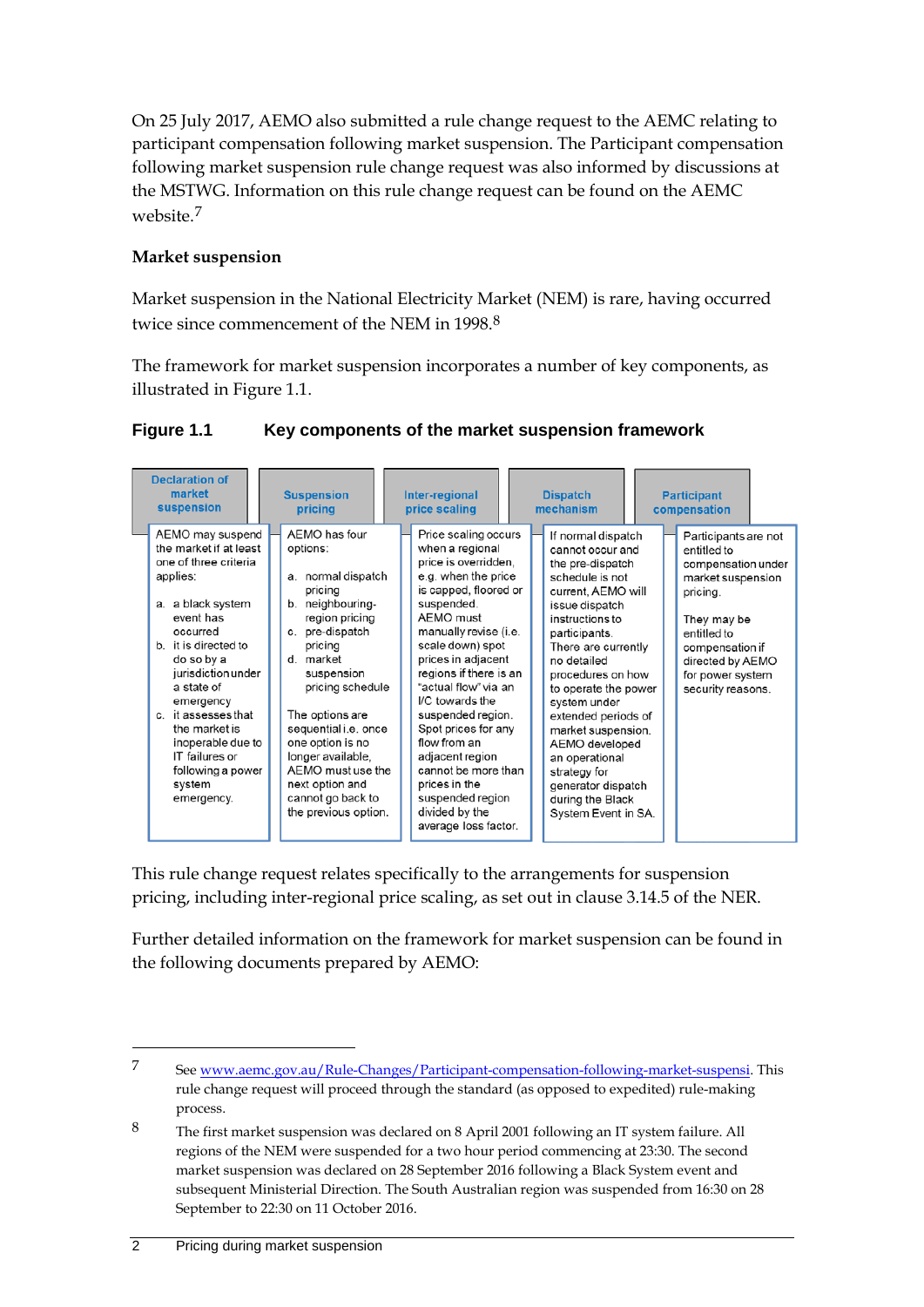- AEMO's rule change request Section 3 includes information on declaration of market suspension under NER clause 3.14.3 and pricing during market suspension (including the inter-regional price scaling provisions) under NER clause 3.14.5. This section also provides an overview of dispatch during market suspension as it occurred during the Black System event in SA over the period September/October 2016.[9](#page-6-1)
- AEMO's final incident report for the Black System event in South Australia on 28 September 2016 – Chapter 6 provides a summary of the NER provisions related to market suspension in the NEM and the sequence of events from the system shutdown to the lifting of market suspension over the period September/October 2016.[10](#page-6-2)

### <span id="page-6-0"></span>**1.2 Issues raised in the rule change request**

In its rule change request, AEMO notes that the existing market suspension framework was not originally designed to support the occurrence of an extended period of market suspension in the NEM. Therefore, as a consequence of the length of the period of market suspension in SA - the result of the Black System event and subsequent direction from the SA Minister to keep the market suspended<sup>[11](#page-6-3)</sup> - a number of deficiencies in the current framework became apparent.<sup>[12](#page-6-4)</sup>

AEMO has identified three discrete issues in respect of the current arrangements for pricing during market suspension. These are summarised below:

• **Suspension pricing complexity:** Selecting the applicable market suspension pricing regime is a multi-step process based around the price that best reflects the most recent market conditions. AEMO considers the current requirement to move sequentially through the four market suspension pricing regimes is unnecessarily complex, requiring detailed and ongoing examination (at least every 30 minutes) of the market against the criteria for moving through the pricing hierarchy. In addition, AEMO considers the neighbouring-region and pre-dispatch pricing regimes (the second and third regimes in the hierarchy) are likely to be either unworkable or have very limited application, increasing decision-making complexity for no obvious gains in efficiency.<sup>[13](#page-6-5)</sup>

<span id="page-6-1"></span><sup>9</sup> AEMO, Rule change request, 25 July 2017, Section 3, pp. 4-7.

<span id="page-6-2"></span><sup>10</sup> AEMO, Black System South Australia 28 September 2016, March 2017, Chapter 6, pp. 82-88.

<span id="page-6-3"></span><sup>11</sup> These powers are set out under the Emergency Management Act 2004 (SA)**.**

<span id="page-6-4"></span><sup>12</sup> AEMO is required to follow certain provisions in the NER when the market is suspended. The Australian Energy Regulator (AER) is current undertaking a compliance review of the Black System event and subsequent period of market suspension in SA on 28 September 2016. In its December 2016 Quarterly Compliance Report, the AER stated that "given that the duration of the market suspension was longer than was contemplated during the design stage of the suspension arrangements, the AER is looking closely at this area and its impacts." The AER is predominantly investigating participants' compliance with power system security obligations under Chapter 4 of the NER and market operation requirements under Chapter 3 of the NER. See www.aer.gov.au.

<span id="page-6-5"></span><sup>13</sup> See section 4.2.1 of the rule change request.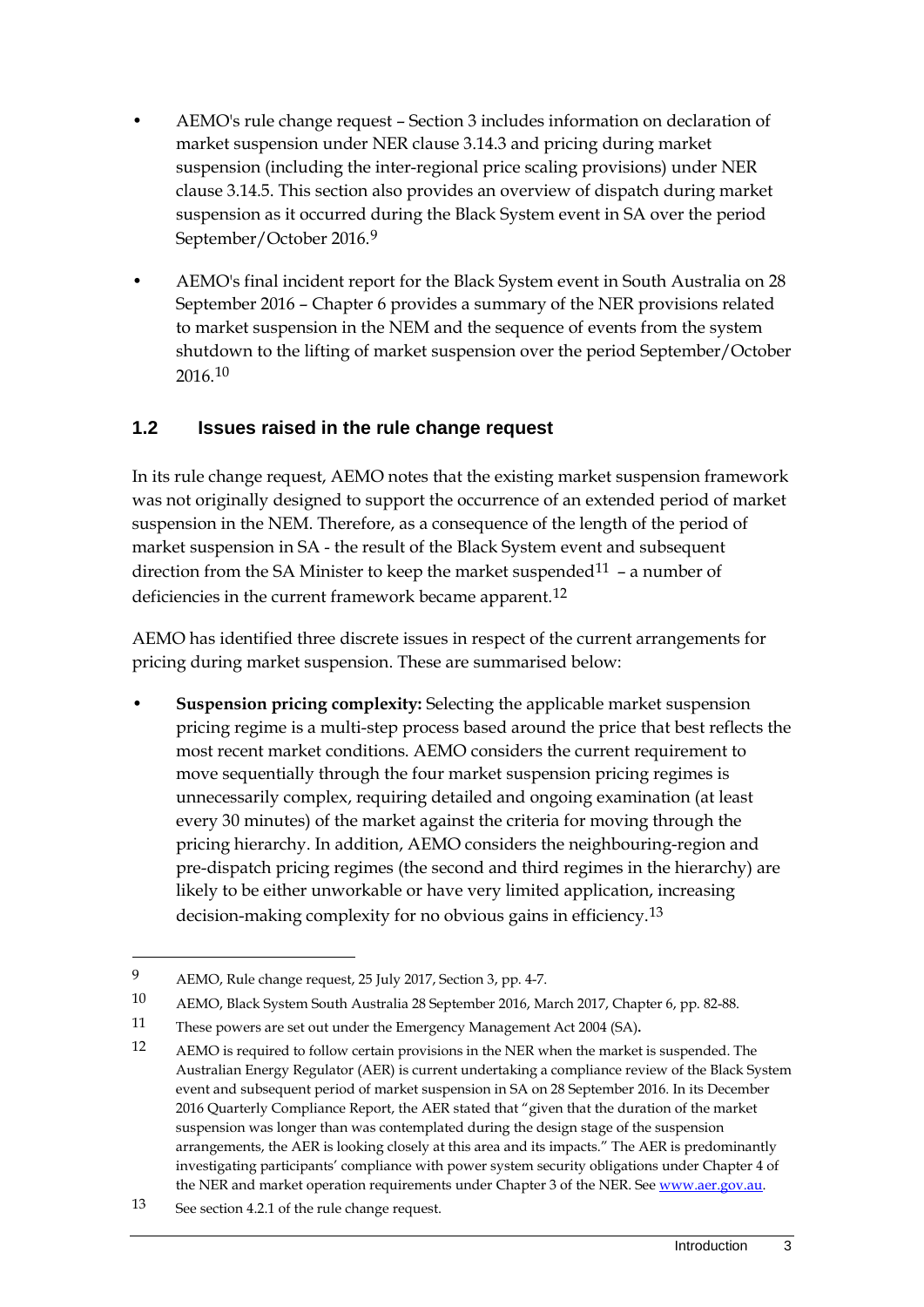- **Inconsistency between central dispatch and pricing:** The requirement to move sequentially through the four market suspension pricing regimes is subject to the restriction that AEMO progressively moves away from central dispatch (the first market suspension pricing regime) but never back towards it. During the period that the market was suspended following the Black System event in SA, despite the central dispatch process having returned to normal operation, the rules prevented AEMO from moving back through the hierarchy in order to apply dispatch pricing. This meant that parties participating in the central dispatch process were responding to price signals provided by the market suspension pricing schedule (the fourth market suspension pricing regime) that were unrelated to market conditions existing at that time, rather than to price signals created by the normal central dispatch process.[14](#page-7-1)
- **Differences in price-scaling arrangements:** The lack of an automated process for pricing during market suspension led to a number of issues during the suspension period in SA in 2016, including uncertainty around the prices that would apply in neighbouring regions, and the risk of error associated with AEMO staff having to handle and compute large volumes of pricing data manually. While these issues could be reduced or eliminated through automation, AEMO has indicated that automation requires harmonisation of the price scaling provisions applicable to market suspension with other price scaling provisions in the NER.[15](#page-7-2) The key differences between the price scaling provisions applicable to market suspension and other price scaling provisions include references to:
	- − "actual" rather than "energy" flow
	- − "spot" rather than "dispatch" price, and
	- − "interconnector" rather than "regulated interconnector".[16](#page-7-3)

### <span id="page-7-0"></span>**1.3 Solutions proposed in the rule change request**

In section 5 of its rule change request, AEMO proposes to address the issues it has identified in relation to pricing during market suspension by amending a number of provisions in the NER. The proposed changes are summarised in Figure 1.2.

<span id="page-7-1"></span><sup>14</sup> See section 4.2.2 of the rule change request.

<span id="page-7-2"></span><sup>15</sup> Price scaling provisions apply where the market price cap, market floor price, administered price cap or administered floor price is applied in a region. See clauses 3.9.5(c), 3.9.6A(c) and 3.14.2(e)(2) and (4), respectively.

<span id="page-7-3"></span><sup>16</sup> See section 4.2.3 of the rule change request.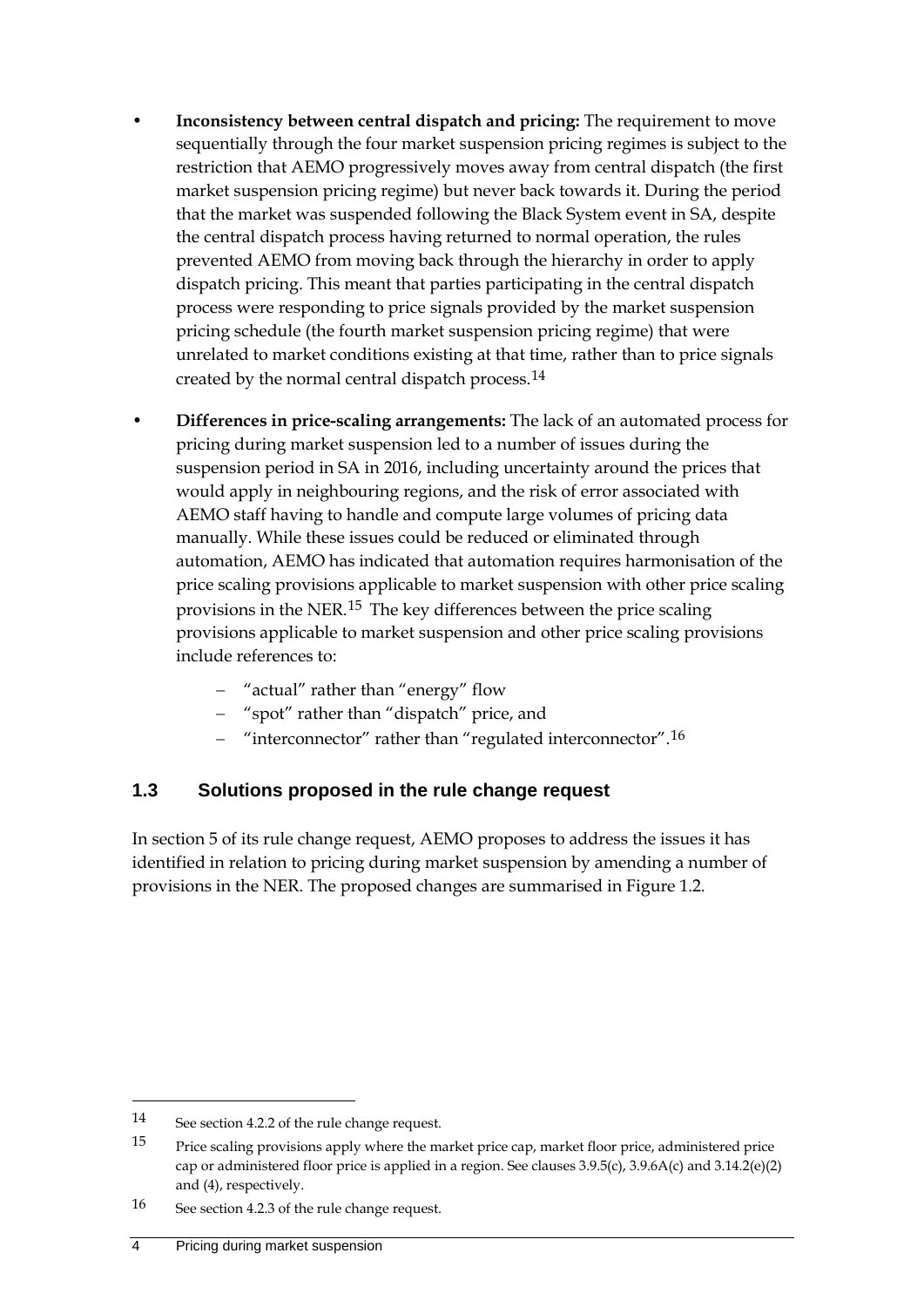#### **Figure 1.2 Solutions proposed in the rule change request**



Section 6 of the rule change request then provides a summary of the proposed amendments to the NER. These include the following:

- Amendments to clause 3.14.5 (Pricing during market suspension) to remove the neighbouring-region and pre-dispatch pricing regimes and thereby simplify the decision-making process. This clause would also be amended to allow AEMO to revert to dispatch pricing during market suspension where practicable.
- Amendments to clause 3.14.5(m) to better align the price scaling provisions for market suspension with price scaling for other forms of administered pricing<sup>[17](#page-8-0)</sup> in the NER.

AEMO have also proposed a number of consequential amendments, in addition to several other amendments to clarify the meaning of, or remove redundant, provisions. These are set out in section 4.2.4 of the rule change request and include (but are not limited to) the following:

- Multiple changes throughout clauses 3.14.4 (Declaration of market suspension) and 3.14.5 to refer to the determination of dispatch rather than spot prices. This would allow AEMO to streamline its administration of market suspension through automation.
- Multiple changes throughout clause 3.14.5(g1) to clarify how market suspension pricing interacts with other forms of price capping or intervention (including

<u>.</u>

<span id="page-8-0"></span><sup>17</sup> The administered price provisions in the NER form part of a framework designed to protect consumers from extended periods of high prices, while maintaining incentives for participants to supply energy and to invest in the provision of energy services. If market prices in a region rise to levels which are likely to cause substantial financial stress, then those prices are capped until they return to lower levels. Administered prices include the market price cap, market floor price, administered price cap or administered floor price.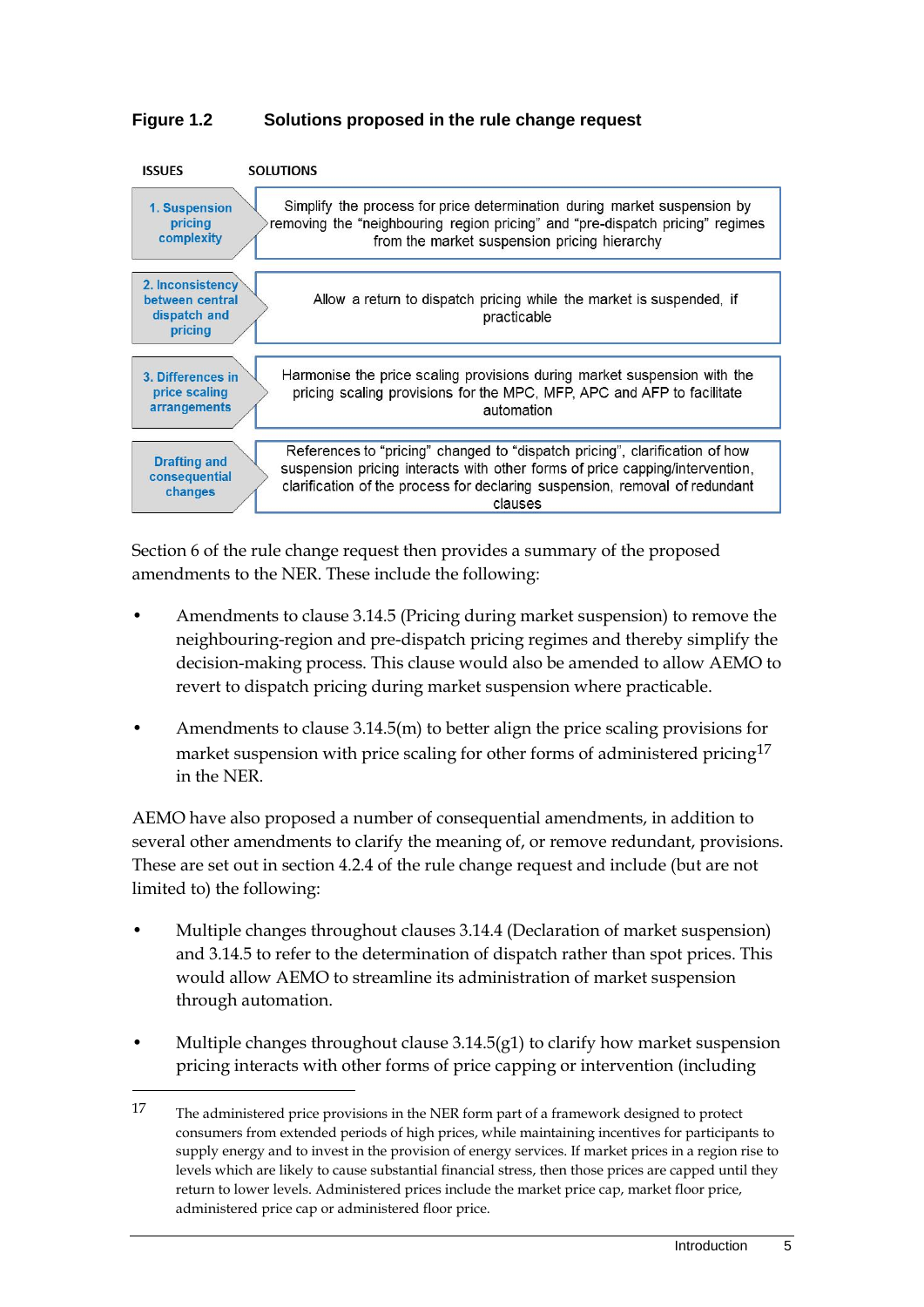clarification that administered pricing may be applicable during periods of market suspension).

AEMO's consideration of the proposed rule in terms of how it contributes to the National Electricity Objective (NEO), and the expected benefits and costs of the proposed rule, are set out in sections 7 and 8 of the rule change request, respectively. Overall, AEMO considers that the proposed changes will provide the market with greater pricing certainty in real time, and better pricing signals that reduce the need for (and cost of) operational intervention to keep the power system secure during market suspension.

AEMO also considers that the proposed changes will facilitate the automation of suspension pricing and associated processes, allowing for significantly improved operational outcomes during periods of market suspension.

### <span id="page-9-0"></span>**1.4 Assessment framework**

Our assessment of this rule change request must consider whether the proposed rule promotes the National Electricity Objective as set out under section 7 of the National Electricity Law (NEL). The NEO is: $^{18}$  $^{18}$  $^{18}$ 

"To promote efficient investment in, and efficient operation and use of, electricity services for the longer term interests of consumers of electricity with respect to –

- (a) price, quality, safety, reliability and security of supply of electricity; and
- (b) the reliability, safety and security of the national electricity system."

Based on a preliminary assessment of this rule change request, the most relevant aspect of the NEO for the purpose of this rule change request is the efficient operation and use of electricity services with respect to the price of supply of electricity and the reliability of the national electricity system.

To determine whether the proposed rule, if made, is likely to promote the NEO, the following principles may be considered as part of the AEMC's assessment of the rule change request:

- **Risk management** whether the proposed changes improve the ability of market participants to manage price risk, and AEMO to manage operational risk, during periods of market suspension.
- **Transparency and predictability** whether the proposed rule clarifies the rules with respect to pricing during market suspension, thereby promoting confidence in the market suspension pricing arrangements.

<span id="page-9-1"></span><sup>18</sup> Section 7 of the NEL.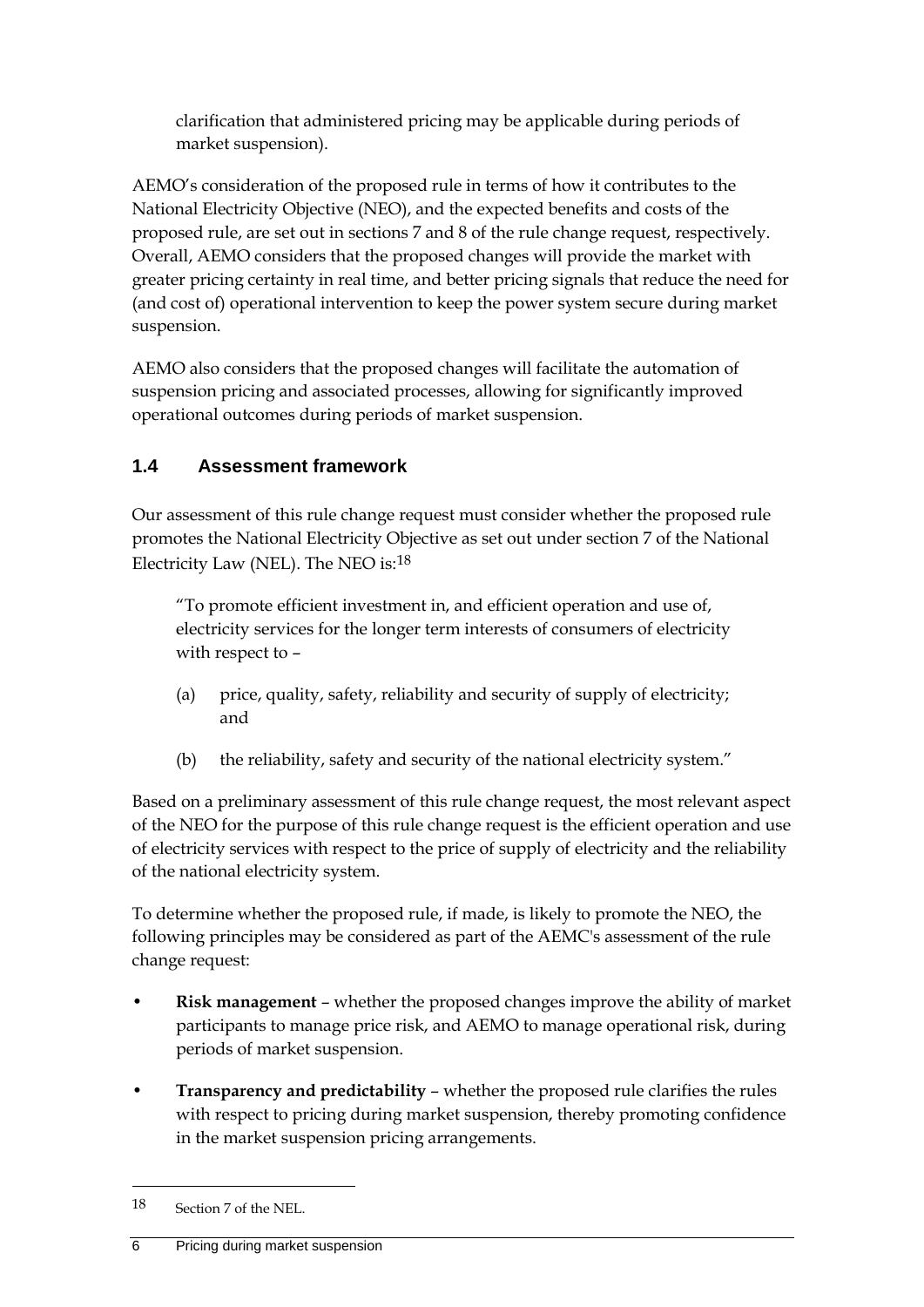- **Information provision** whether the proposed rule promotes timely provision of accurate pricing information, allowing for efficient dispatch decisions by market participants and efficient operational decisions by AEMO.
- **Relationship** between **costs and prices** whether the ability to move back to central dispatch pricing while the market is suspended, and the savings resulting from greater automation, result in lower costs and more economically efficient prices during market suspension.
- **Efficient investment and operational decisions** whether the proposed rule achieves the above-mentioned principles, and whether the proposed rule is likely to result in more efficient operational decisions on the part of AEMO and market participants.

The AEMC will also consider the potential trade-offs associated with simplifying the market suspension pricing arrangements. In particular, we will consider whether the benefits associated with reducing the number of pricing regimes and simplifying the decision making process for applying them are likely to outweigh the potential costs of removing two of the four suspension pricing regimes which, in certain (albeit potentially limited) circumstances, may still provide the best estimate of prices given the most recent market conditions.

From 1 July 2016, the NER, as amended from time to time, apply in the Northern Territory (NT), subject to derogations set out in the Regulations made under the Northern Territory legislation adopting the National Electricity Law.[19](#page-10-0) Under those Regulations, only certain parts of the NER have been adopted in the NT.[20](#page-10-1) As the proposed rule relates to parts of the NER that currently do not apply in the Northern Territory, the Commission will not assess the proposed rule against additional elements required by the Northern Territory legislation.<sup>[21](#page-10-2)</sup>

#### **Question 1** Is the assessment framework appropriate for considering the changes proposed in the rule change request? Are there other relevant considerations that should be included in the assessment framework?

<span id="page-10-0"></span><sup>19</sup> National Electricity (National Uniform Legislation) (Modifications) Regulations.

<span id="page-10-1"></span><sup>&</sup>lt;sup>20</sup> For the version of the NER that applies in the Northern Territory, refer to the AEMC website: [www.aemc.gov.au.](http://www.aemc.gov.au/) 

<span id="page-10-2"></span><sup>21</sup> National Electricity (Northern Territory) (National Uniform Legislation) Act 2015.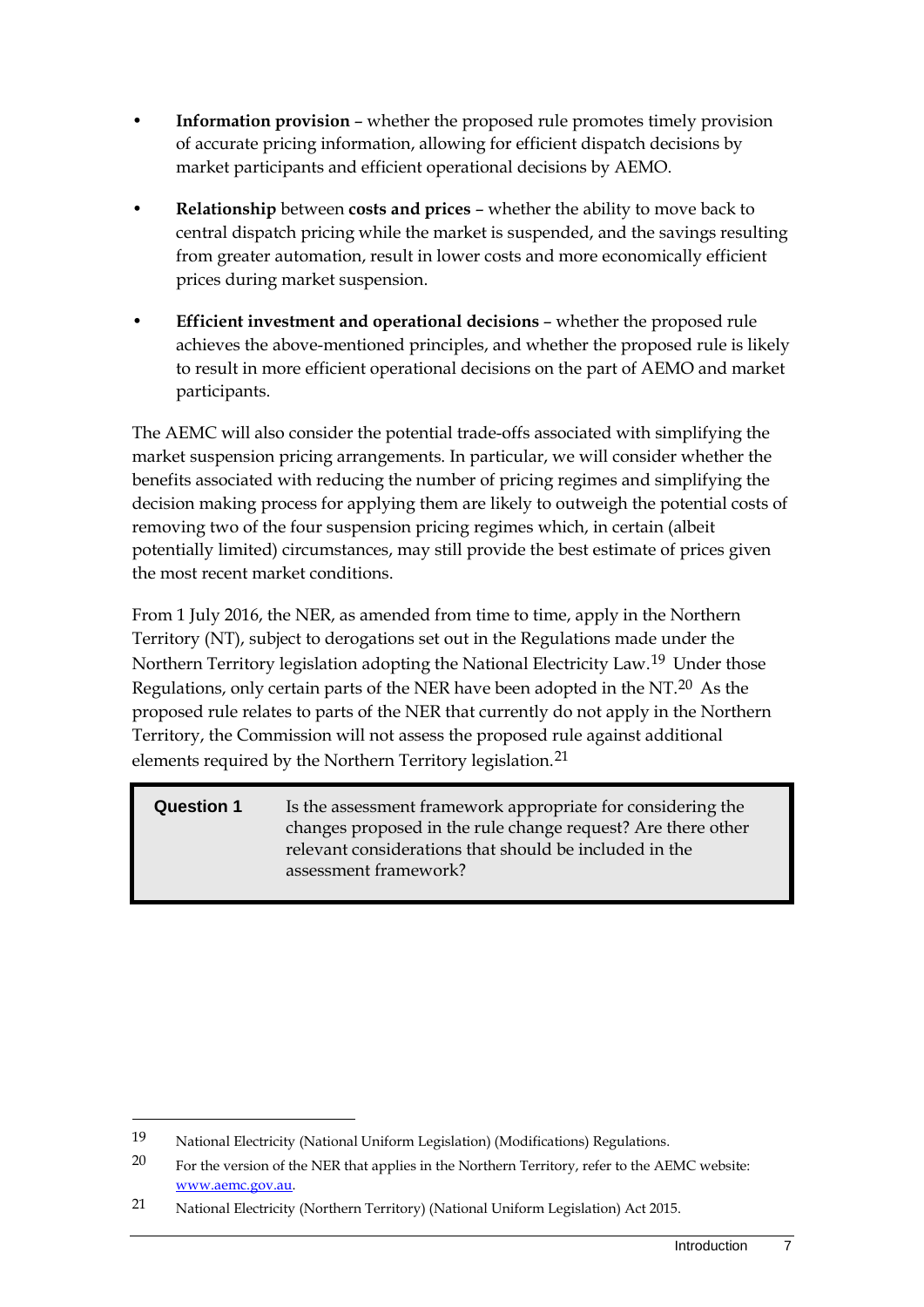## <span id="page-11-0"></span>**2 Issues for consultation**

This section identifies a number of issues and questions for consultation that are relevant to this rule change request. The issues outlined are not exhaustive. Stakeholders are encouraged to comment on these issues as well as any other aspect of the rule change request, or this consultation paper, including the proposed assessment framework.

### <span id="page-11-1"></span>**2.1 Suspension pricing complexity**

AEMO considers the neighbouring-region pricing regime to be unworkable for several reasons, including the possibility that there may be more than one valid neighbouring region, and the requirement to impose multiple interconnector flow constraints at a time of probable control room stress.<sup>[22](#page-11-2)</sup>

| <b>Question 2</b> | Is it necessary and/or appropriate to remove the               |  |
|-------------------|----------------------------------------------------------------|--|
|                   | neighbouring-region pricing regime from the market             |  |
|                   | suspension pricing hierarchy, or are there ways to improve the |  |
|                   | workability of this pricing regime?                            |  |
|                   |                                                                |  |

Use of the pre-dispatch pricing regime requires AEMO to conclude that a pre-dispatch schedule remains current for a suspended region. In its rule change request, AEMO notes that a material change in demand, supply or network configuration could render pre-dispatch pricing invalid.

However, AEMO also notes that, in the event of a short suspension (specified by AEMO to be up to one hour in duration), pre-dispatch pricing may be more representative of recent market conditions than the market suspension pricing schedule.[23](#page-11-3)

| <b>Question 3</b> | Is it necessary and/or appropriate to remove the pre-dispatch<br>pricing regime from the market suspension hierarchy, or is<br>there merit in this regime being retained in some form, to apply<br>in certain circumstances (for example, in the event of a short |
|-------------------|-------------------------------------------------------------------------------------------------------------------------------------------------------------------------------------------------------------------------------------------------------------------|
|                   | suspension)?                                                                                                                                                                                                                                                      |

<span id="page-11-2"></span><sup>22</sup> AEMO, Rule change request, p. 10.

<span id="page-11-3"></span><sup>23</sup> Ibid.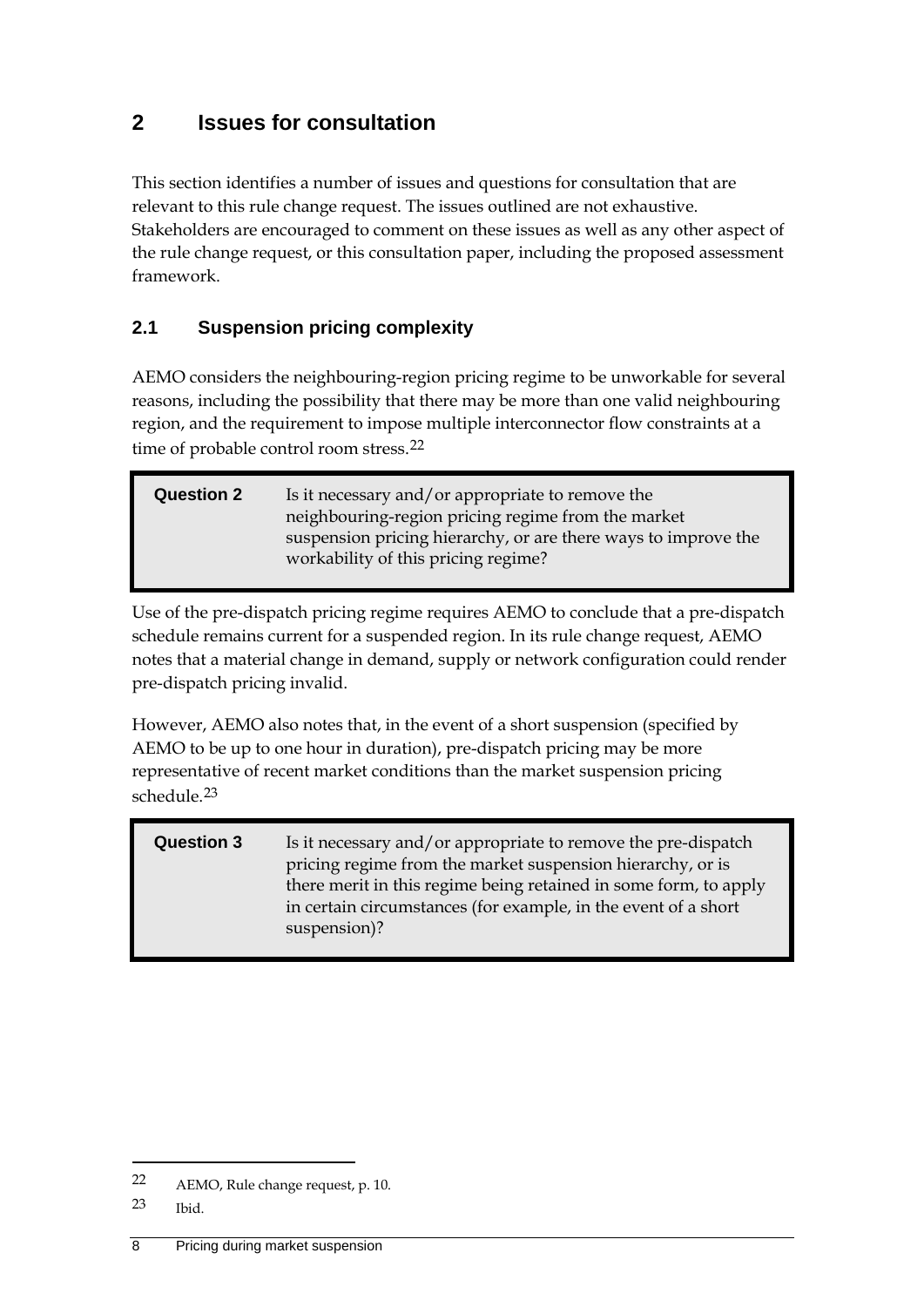**Question 4** More broadly, are the benefits associated with removing the neighbouring-region and pre-dispatch pricing regimes likely to outweigh the potential costs associated with reducing the suspension pricing options available to AEMO from four to two, particularly where those options may still provide the best estimate of prices given the most recent market conditions?

#### <span id="page-12-0"></span>**2.2 Inconsistency between central dispatch and pricing**

AEMO has proposed to allow a return to dispatch pricing while the market remains suspended, where practicable to do so. A key question is why the market would remain suspended in the event that central dispatch and dispatch pricing were operating as normal. The AEMC understands that this situation would likely only arise in circumstances where AEMO has been directed to suspend the market by a jurisdiction under a state of emergency.<sup>[24](#page-12-2)</sup>

| <b>Question 5</b> | What might be the reasons for, and/or benefits (if any) of,<br>continuing to declare the market suspended under clause 3.14.3<br>of the NER in instances where central dispatch and dispatch<br>pricing are operating as normal? On the basis of the above, is it<br>necessary and/or appropriate for dispatch pricing to be<br>included within the market suspension pricing hierarchy? If so, |
|-------------------|-------------------------------------------------------------------------------------------------------------------------------------------------------------------------------------------------------------------------------------------------------------------------------------------------------------------------------------------------------------------------------------------------|
|                   | why? If not, why not?                                                                                                                                                                                                                                                                                                                                                                           |
|                   |                                                                                                                                                                                                                                                                                                                                                                                                 |

#### <span id="page-12-1"></span>**2.3 Differences in price-scaling arrangements**

There are a number of differences in the price scaling arrangements applicable during market suspension and those applicable during other periods of administered prices.

**Question 6** Why might the price scaling arrangements for market suspension differ from the price-scaling arrangements applicable to other administered prices? Are the differences justified? If so, why? If not, why not?

<span id="page-12-5"></span>AEMO considers that harmonisation of the price-scaling arrangements for market suspension with the price-scaling arrangements for other administered prices in the NER is essential to facilitate suspension pricing automation.<sup>[25](#page-12-3)</sup>

In respect of the proposal to amend clause 3.14.5(m) to reference dispatch rather than spot prices, AEMO notes that "whether scaling should occur on a spot or dispatch basis is a matter of policy".[26,](#page-12-4)[27](#page-12-5)

<span id="page-12-2"></span><sup>24</sup> NER clause 3.14.3(a)(2).

<span id="page-12-3"></span><sup>25</sup> AEMO, Rule change request, p. 11.

<span id="page-12-4"></span><sup>26</sup> Ibid.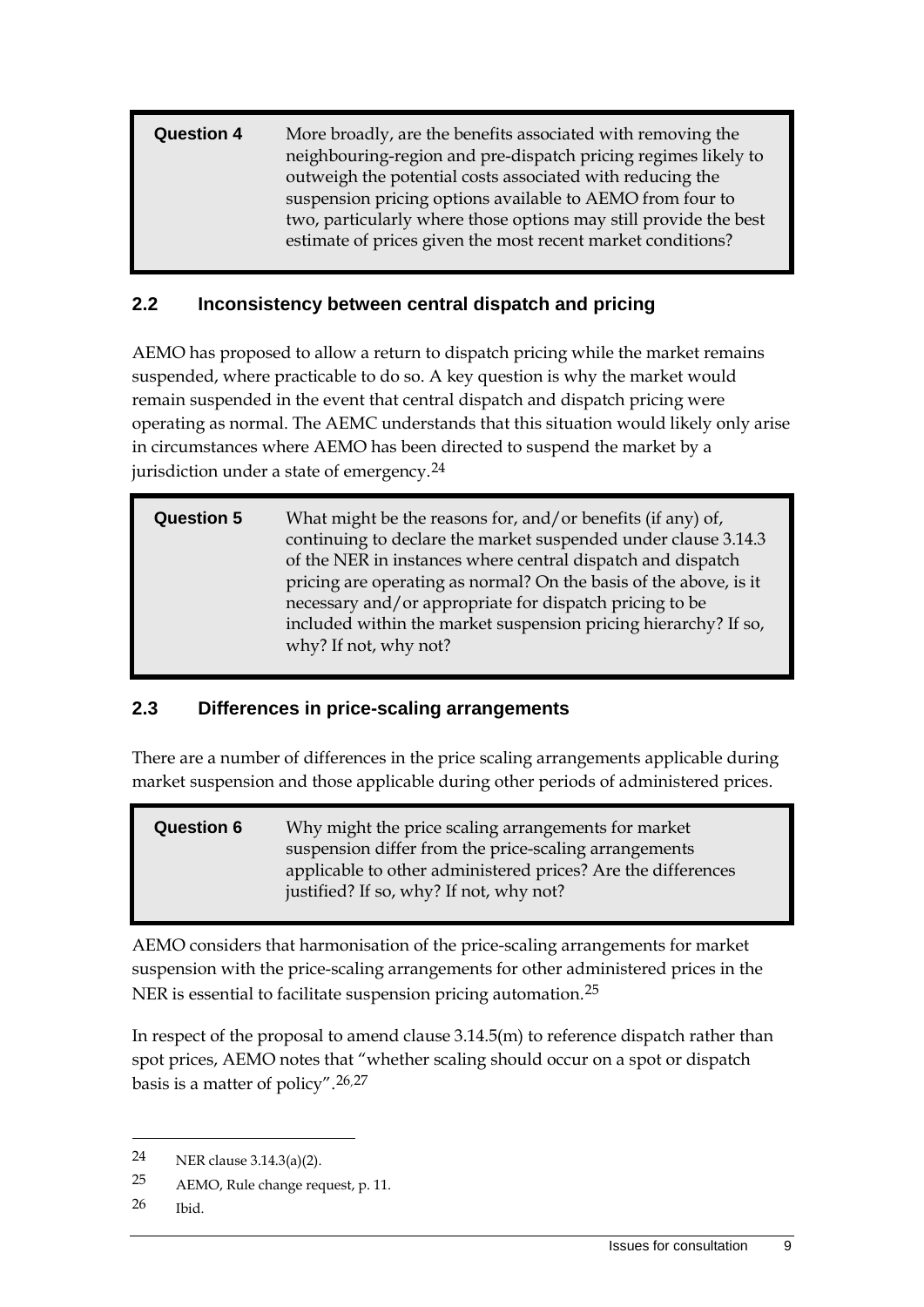#### **Question 7** What are the implications (if any) of amending the provisions for price scaling during market suspension to refer to dispatch prices rather than to spot prices? What (if any) financial impact could this have for participants operating in an adjoining region subject to price scaling?

In respect of the proposal to amend clause 3.14.5(m) to reference regulated interconnectors rather than interconnectors generally, AEMO notes that it is not appropriate to price scale for a non-regulated interconnector.<sup>[28](#page-13-1)</sup> It also notes that any financial losses that a market network service provider (MNSP)[29](#page-13-2) incurs during market suspension should be recoverable through a participant compensation framework.

**Question 8** What are the implications (if any) of removing non-regulated interconnectors from the market suspension price scaling arrangements (noting that participants, including MNSPs, are currently not entitled to receive compensation following periods of market suspension<sup>30</sup>)?

### <span id="page-13-0"></span>**2.4 Consequential and drafting amendments**

AEMO has proposed a number of consequential amendments to clarify how suspension pricing interacts with other forms of price capping or intervention by introducing new clause 3.14.5(g1) into the NER.

Among other things, AEMO proposes to clarify that dispatch prices during market suspension would be subject to the administered price provisions set out in clause 3.14.2 of the NER – specifically, that the administered price cap (APC) would apply in instances where spot prices before and/or following the declaration of market suspension exceed the cumulative price threshold (CPT).<sup>[31](#page-13-4)</sup>

<sup>&</sup>lt;sup>27</sup> The central dispatch process in the NEM runs every 5 minutes to determine dispatch targets for scheduled generators, loads and network services, and to determine a 5 minute dispatch price for each NEM region. Wholesale energy settlement, however, occurs on a 30 minute trading interval basis using a regional spot price calculated as the average of the six 5- minute dispatch prices. Chapter 10 of the NER defines both spot price and dispatch price.

<span id="page-13-1"></span><sup>28</sup> Ibid.

<span id="page-13-2"></span><sup>29</sup> Under the NER, an interconnector can be either a regulated interconnector or a merchant (non-regulated) interconnector. A non-regulated interconnector is classified as a Market Network Service Provider, with revenue earned through participation in the market from inter-regional settlements residues.

<span id="page-13-3"></span><sup>&</sup>lt;sup>30</sup> The issue of compensation will be considered in the Participant compensation following market suspension rule change request submitted by AEMO on 25 July 2017. For further information see www.aemc.gov.au.

<span id="page-13-4"></span><sup>31</sup> AEMO, Rule change request, p. 13.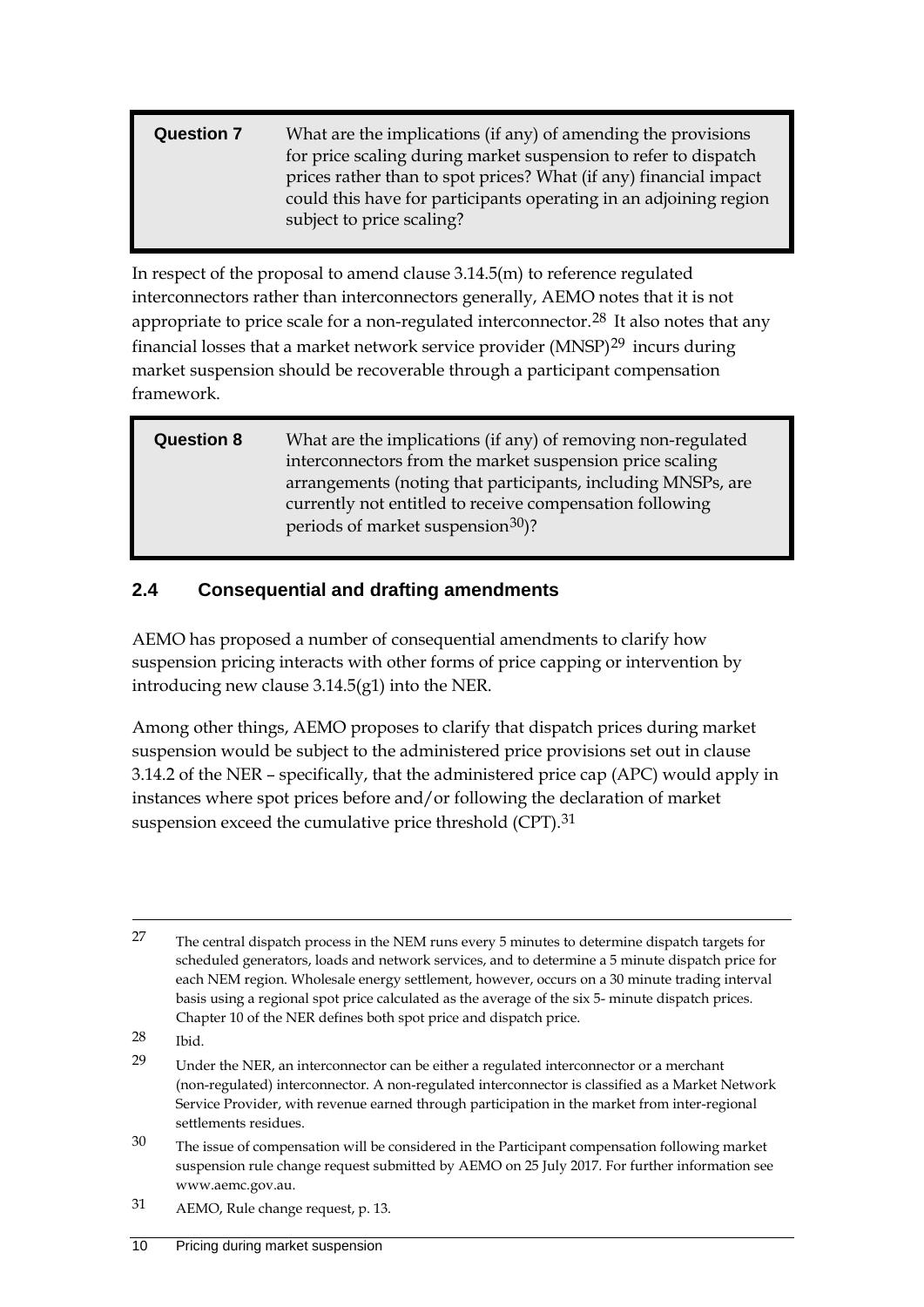| <b>Question 9</b> | Should the administered pricing provisions apply during      |
|-------------------|--------------------------------------------------------------|
|                   | periods of market suspension in instances where spot prices  |
|                   | before and/or following the declaration of market suspension |
|                   | exceed the CPT? <sup>32</sup>                                |

<span id="page-14-0"></span><sup>32</sup> In 2016, the Commission made a final rule for the *Compensation arrangements following application of an administered price cap and administered floor price* rule change request which removed references to market suspension from clause 3.14.6 (Compensation due to the application of an administered price cap or administered price floor). In its final determination, the Commission concluded that the NER already provides a mechanism for prices to be set in a certain way during market suspension (that is, through market suspension pricing under clause 3.14.5) and that the APC therefore does not apply during periods of market suspension. See AEMC 2016, Compensation arrangements following application of an administered price cap and administered floor price, Final Rule Determination, 4 February 2016, Sydney, section 4.5, p. 27.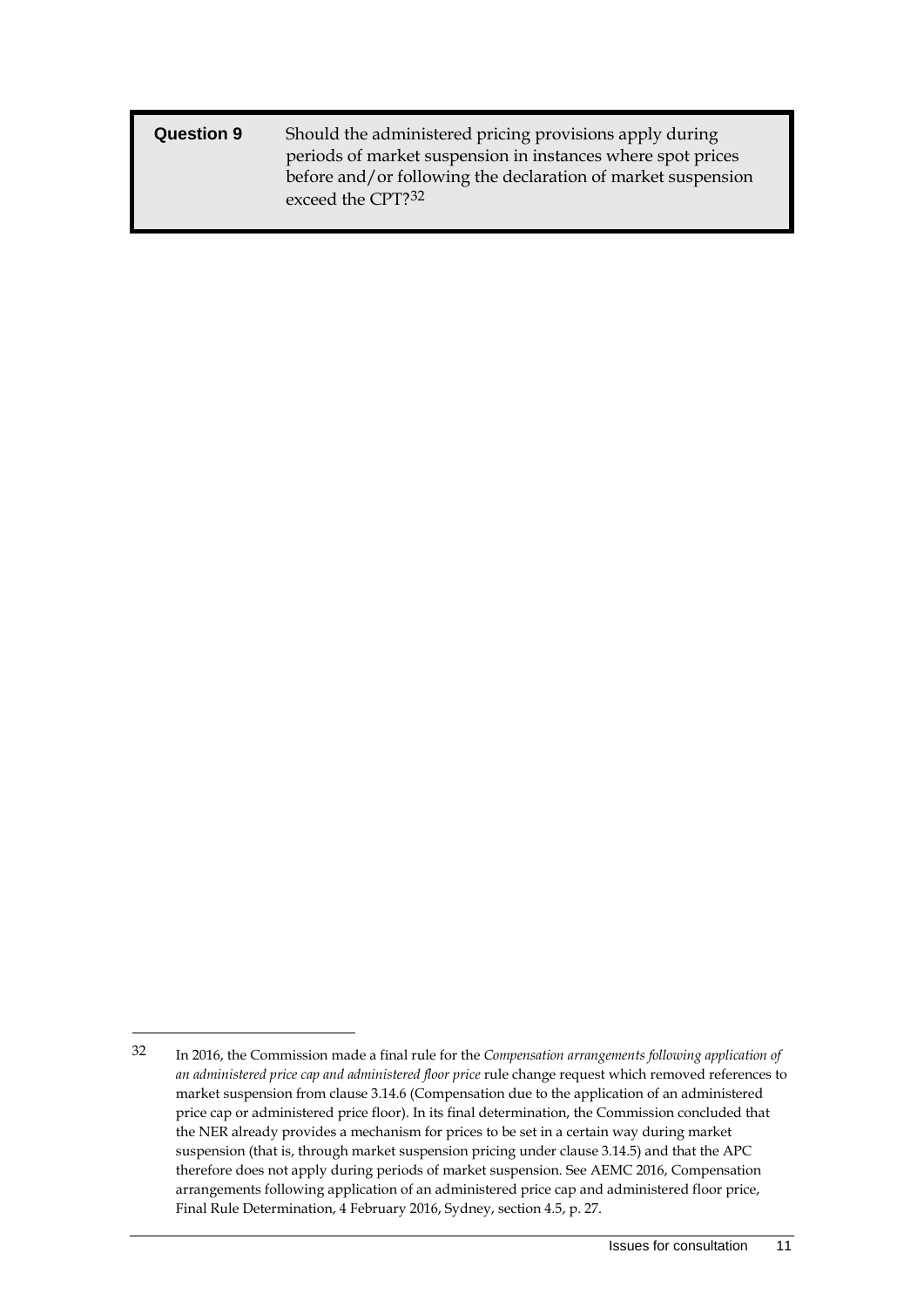## <span id="page-15-0"></span>**3 Process for this rule change**

#### <span id="page-15-1"></span>**3.1 Treatment as an urgent rule**

AEMO submitted that the rule change request should be treated as urgent under section 96 of the National Electricity Law.

The Commission considers that the rule change request should be subject to the expedited rule making process under s. 96 of the NEL on the grounds that it considers the rule change request to be urgent and, if not considered ahead of summer 2017-18, could prejudice the effective operation and administration of the wholesale electricity market.

The Commission's decision on urgency has been informed by AEMO's view in the rule change request that market suspension is a reasonable possibility over summer 2017-18.[33](#page-15-2) This view is based on the following:

- Any requirement to suspend the market in a NEM region would arise in extreme conditions, particularly periods of high temperatures when the supply-demand position is tight. AEMO's supply outlook for Victoria and South Australia indicates that this balance is likely to be tight for summer 2017-18.[34](#page-15-3)
- Recent amendments to South Australia's emergency management legislation give the Minister in that jurisdiction extended powers to issue directions in an electricity supply emergency. These powers may include a direction to AEMO to suspend the spot market in South Australia.<sup>[35](#page-15-4)</sup>

Based on this information, the Commission considers that the operation of market suspension pricing under the current rules has the potential to prejudice the effective operation or administration of the market this summer.

Rule change requests that are considered to be urgent may be progressed under an expedited (faster) process involving only one round of consultation.<sup>[36](#page-15-5)</sup> The Commission has decided to use an expedited process to consider this rule change request provided that it does not receive any valid requests not to use the expedited process by 29 August 2017. To be valid, an objection should set out the reasons why the rule change request is not "urgent" within the definition in s. 87 of the NEL.<sup>[37](#page-15-6)</sup>

<span id="page-15-2"></span><sup>33</sup> AEMO, Rule change request, p. 3.

<span id="page-15-3"></span><sup>34</sup> AEMO Energy Supply Outlook, 15 June 2017. See www.aemo.gov.au.

<span id="page-15-4"></span><sup>35</sup> In its rule change request, AEMO notes that similar executive powers could be exercised in Victoria. These powers are set out under the Electricity Industry Act 2000 (Vic)**.**

<span id="page-15-5"></span><sup>36</sup> The AEMC has published a notice under sections 95 and 96 of the NEL to commence and assess this rule change request as an urgent rule.

<span id="page-15-6"></span><sup>37</sup> Section 87 of the NEL.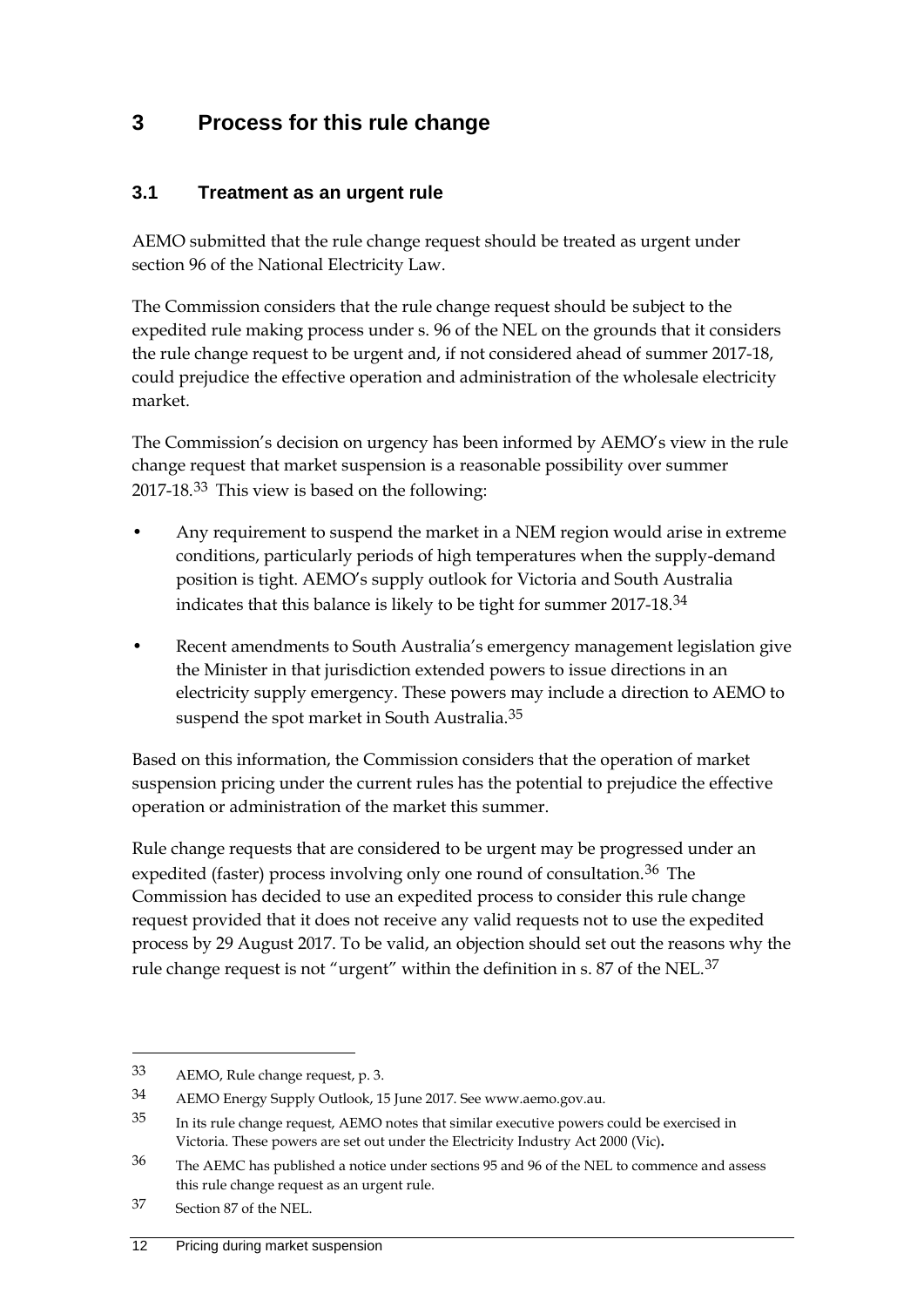Under an expedited rule change, the Commission must publish its final rule determination within six weeks of commencing the rule change process. However, the Commission has decided to extend the publication of the final rule determination by an additional two weeks under s. 107 of the NEL.[38](#page-16-1) This extension extends the time for making the final rule determination from six weeks to eight weeks. The extension is necessary due to the complexity of the issues raised in the rule change request.

A final rule determination and final rule (if made) for this rule change request will be published on 10 October 2017.

### <span id="page-16-0"></span>**3.2 Key dates**

-

The key dates for stakeholders in this process are as follows:

- Commencement of this expedited rule change process: **15 August 2017**
- Objections to an expedited process to be received by: **29 August 2017**
- Submissions to the proposal to be received by: **12 September 2017**
- Final rule determination to be published under an extended expedited process by: **10 October 2017**

<span id="page-16-1"></span><sup>38</sup> A notice under s. 107 of the NEL advising that the time for making the final rule determination on the rule change request was published on 15 August 2017. See www.aemc.gov.au.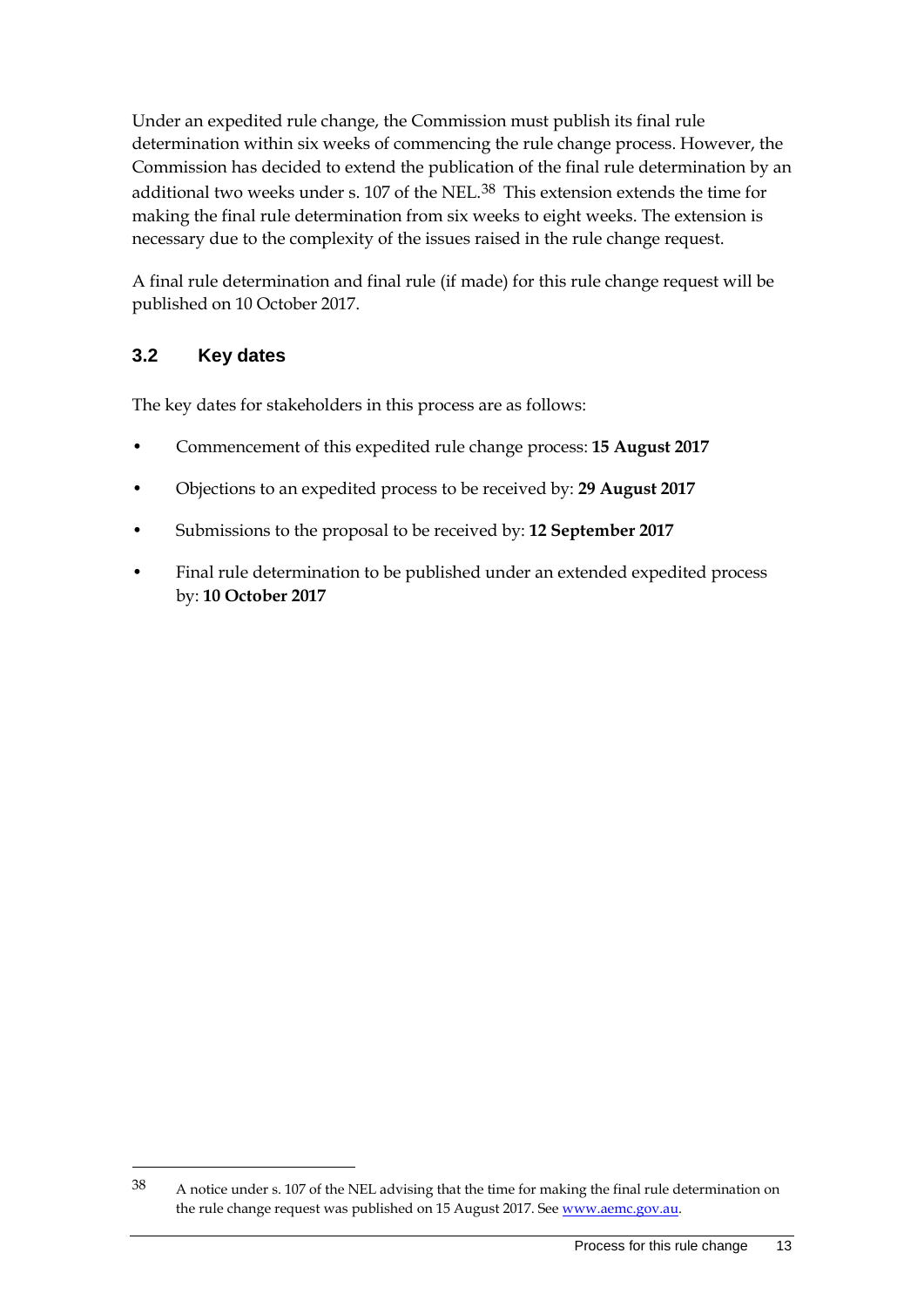## <span id="page-17-0"></span>**4 Lodging a submission**

The Commission invites requests not to make a rule under the expedited process and written submissions on this rule change proposal.

All enquiries on this project should be addressed to Claire Rozyn on (02) 8296 7800.

### <span id="page-17-1"></span>**4.1 Lodging a request not to make a rule under an expedited process**

Written requests not to make a rule under the expedited process in s. 96 of the NEL must include reasons for the request, and must be lodged with the Commission by **29 August 2017**, either online or by mail, in accordance with the process specified below.

### <span id="page-17-2"></span>**4.2 Lodging a submission to this rule change request**

Written submissions on the rule change request must be lodged with Commission by **12 September 2017**, either online or by mail, in accordance with the requirements specified below.

Where practicable, submissions should be prepared in accordance with the Commission's guidelines for making written submissions on rule change requests.[39](#page-17-5)

The Commission publishes all submissions on its website, subject to a claim of confidentiality.

### <span id="page-17-3"></span>**4.3 Lodging a submission electronically**

Electronic submissions must be lodged online via the Commission's website, www.aemc.gov.au, using the "lodge a submission" function and selecting the project reference code ERC0224. The submission must be on letterhead (if submitted on behalf of an organisation), signed and dated.

### <span id="page-17-4"></span>**4.4 Lodging a submission by mail**

The submission must be on letterhead (if submitted on behalf of an organisation), signed and dated. The submission should be sent by mail to:

Australian Energy Market Commission PO Box A2449 Sydney South NSW 1235

The envelope must be clearly marked with the project reference code ERC0224.

<span id="page-17-5"></span><sup>39</sup> This guideline is available on the Commission's website www.aemc.gov.au.